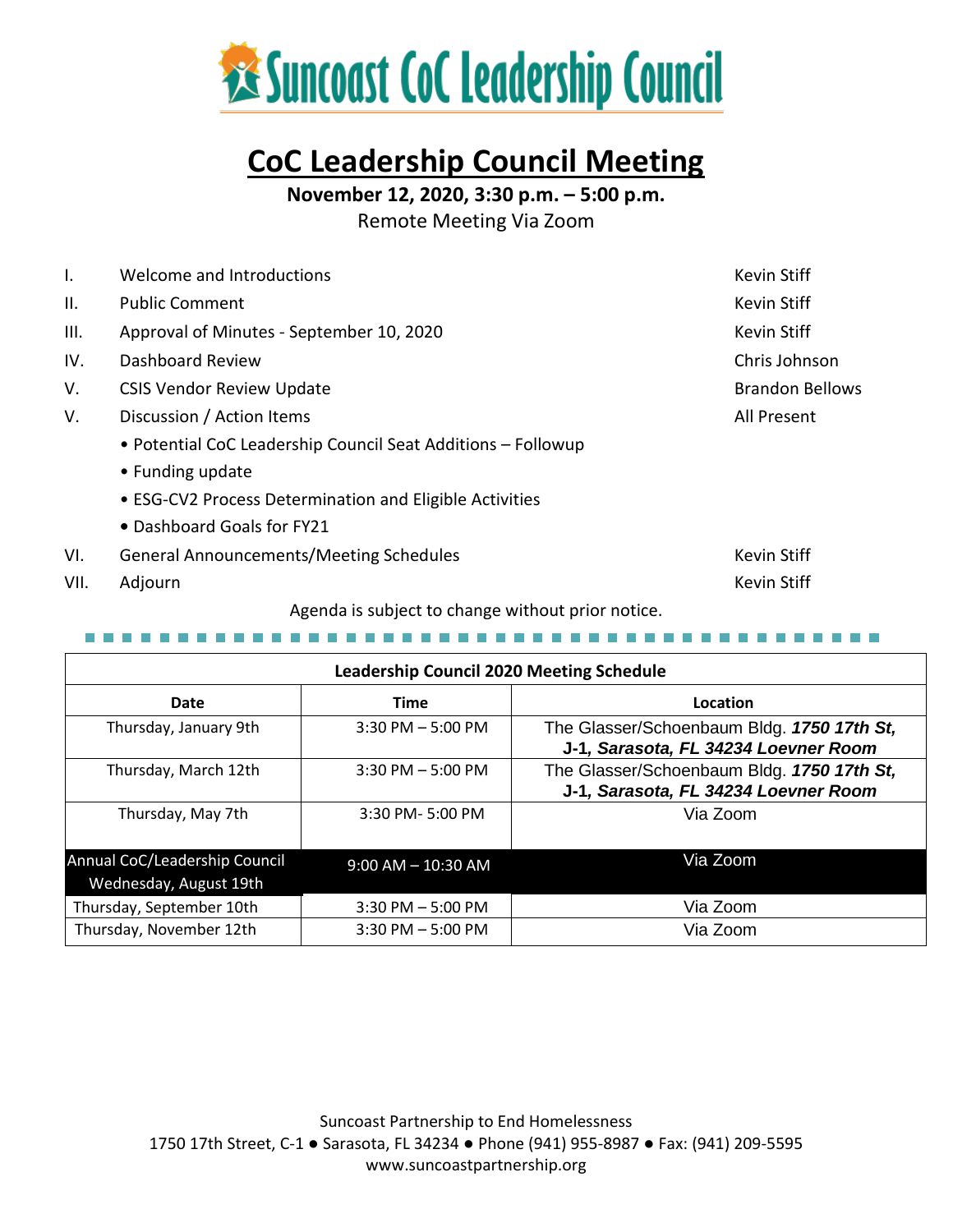

# **Meeting Minutes: November 14, 2020**

**Location:** Meeting conducted via Skype

**Meeting Time:** 3:30 p.m.- 5:00 p.m.

| <b>Name</b>           | <b>Affiliation</b>                              |  |
|-----------------------|-------------------------------------------------|--|
| Cliatt, Tarnisha      | Manasota Chamber of Commerce                    |  |
| Eller, Scott          | Community Assisted Supportive Living (C.A.S.L.) |  |
| Fernandez, Lisette    | <b>Manatee County Schools</b>                   |  |
| Gloria, Eduardo       | <b>Catholic Charities</b>                       |  |
| Johnson, Chris        | Suncoast Partnership to End Homelessness        |  |
| Moran, Michael        | Sarasota County Government                      |  |
| Richardson, Lue       | Veteran's Affairs                               |  |
| Rodriguez-Gnos, Maria | <b>Turning Points</b>                           |  |
| Roseboro, Jane        | Centerstone                                     |  |
| Russell, William      | Sarasota Housing Authority                      |  |
| Showers, Julia        | The Salvation Army Manatee                      |  |
| Sprinkle, Ray         | Sarasota County Schools                         |  |
| Stiff, Kevin          | Sarasota Law Enforcement                        |  |
|                       |                                                 |  |

#### **CoC Leadership Council Members:**

**Representatives:** Amy E. Jones, The Salvation Army Sarasota; Jennifer Johnston, Gulf Coast Community Foundation; Marcella Levin, Advocate

**Suncoast Partnership Staff:** Amiee Barth, Tara Booker, Brandon Bellows, Lauren Davis

#### **I. Welcome and Introductions**

Kevin Stiff welcomed the Leadership Council members. Attendance was taken and a quorum was certified at 3:36 p.m.

### **II. Public Comment**

There was no public comment.

### **III. Approval of Minutes- September 10, 2020**

Leadership Council meeting minutes from September 10, 2020 were provided electronically prior to this meeting. Scott Eller made a motion to approve the minutes with Maria Rodriguez-Gnos providing a second, and with no additional comments the meeting minutes were approved.

#### **IV. Dashboard Review**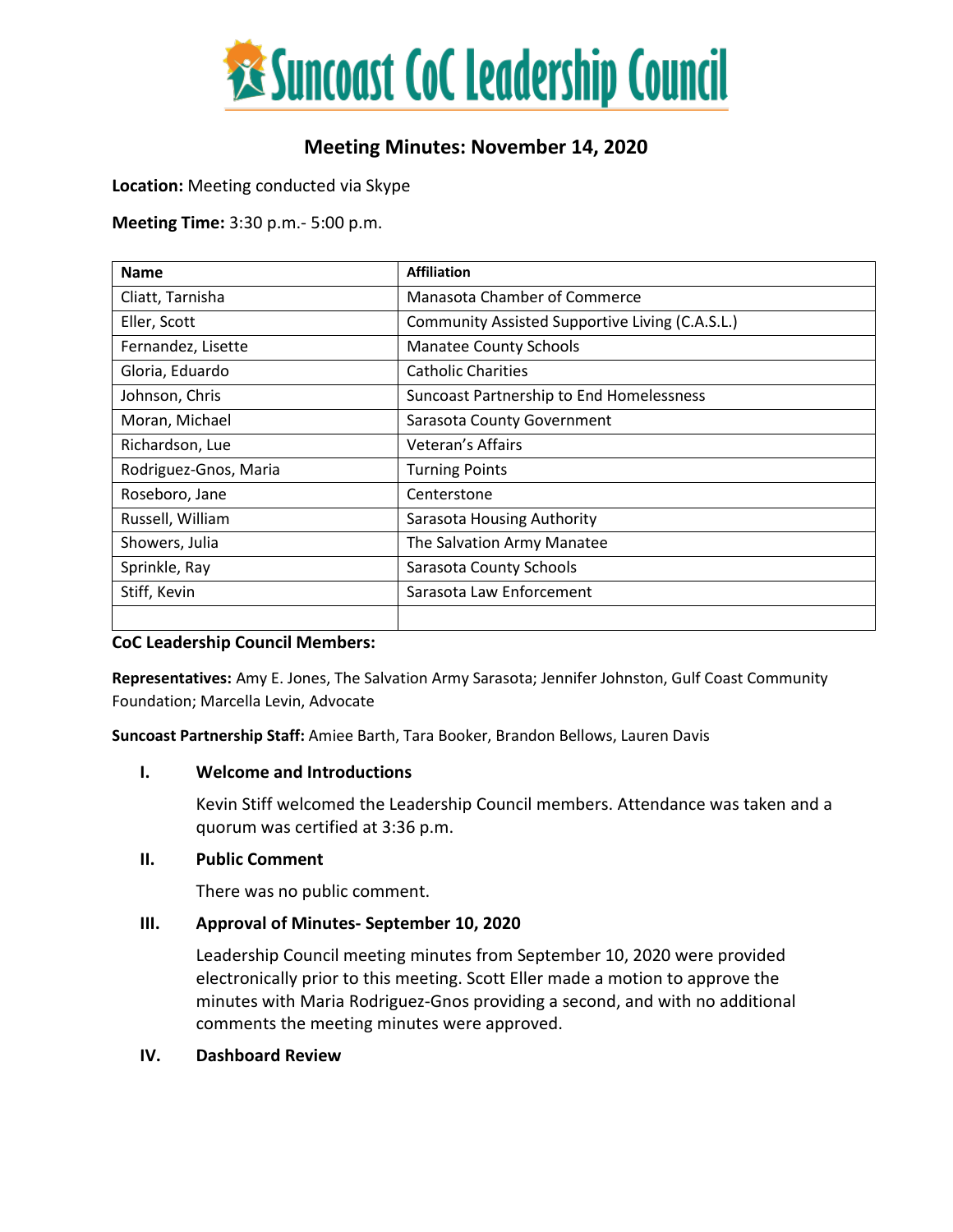

Chris Johnson provided an explanation of the CoC Performance Measures Dashboard for the final 4<sup>th</sup> Quarter of FY20. When asked for additional discussion, Scott Eller requested this information be provided, to which Chris indicated the Dashboard is available on Suncoast Partnership's website at [https://www.suncoastpartnership.org/copy-of-community-factsheet.](https://www.suncoastpartnership.org/copy-of-community-factsheet) There was no additional discussion provided.

# **V. CSIS Vendor Review Update**

Brandon Bellows provided an update on CSIS Software Vendors that have been looked at as a new software provider: Bitfocus, CaseWorthy, ClientTrack, Social Solutions. Suncoast Partnership staff will provide demos to the CSIS Committee and will request the input from service providers during the upcoming CSIS Committee Meeting December 2, 2020 with thoughts and ideas.

Brandon provided summaries of each of the software vendors and asked for discussion on the matter. Scott Eller asked who would be able to provide this feedback, to which Brandon indicated anyone within the CoC are encouraged to bring their input and perspective to the CSIS Committee Meeting.

Jennifer Johnston asked about any major cost differences, to which Chris Johnson indicated we are in the early stages of negotiations with the software vendors and no costs have been finalized yet.

Scott Eller stated during his review of another CoC's UniteUS system, but unfortunately this is not a current HMIS software vendor. Brandon indicated whichever system that we switch to, it will need to be a current HMIS that meets HUD reporting requirements.

Chris Johnson added that the current software vendor is limited to the Java server for ART reporting, which is only available through Firefox, but the time we have to use this format is expiring.

# **VI. Discussion/Action Items**

# • **Potential CoC Leadership Council Seat Additions: Follow-up**

Chris has reached out to leaders at Senior Friendship Center, Suncoast Center for Independent Living, Family Resources, and CAN to gauge interest in filling potential new seats for Senior, Disabled, and LGBTQ+ seats. Chris will continue to provide the members with updates regarding these new seats.

# • **Funding Update**

Chris asked the members about any potential new funding coming to their agencies. No additional information was provided.

Jennifer Johnston requested information regarding the CARES funding coming into the community. Chris stated at the end of October, we received the amendment including these funds and Suncoast Partnership staff is working diligently to provide information to recipients.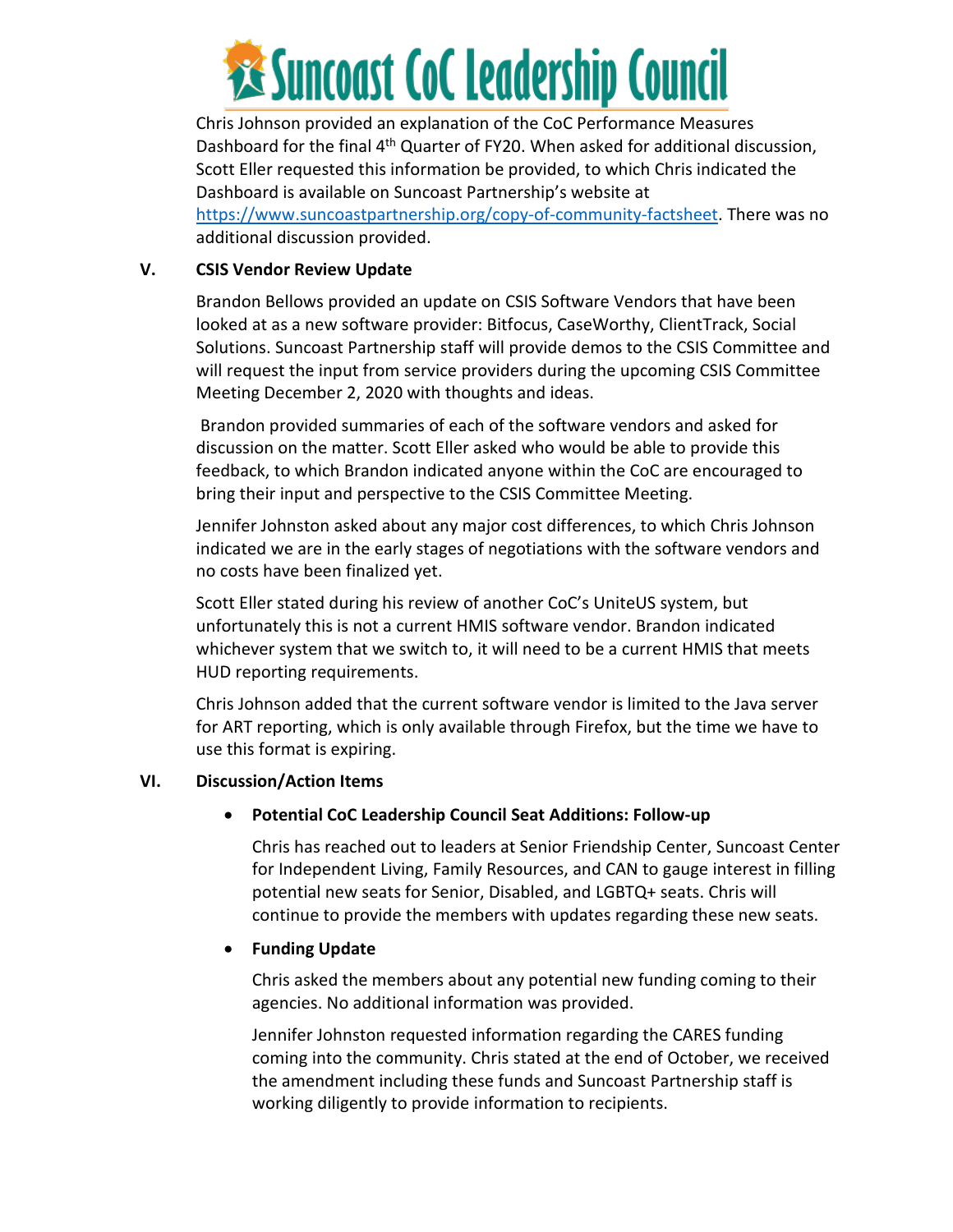

# • **USICH Strategic Plan Highlights/Debriefing**

Chris Johnson provided a summary of the USICH Strategic Plan. Chris explained there were some areas of the plan that were not consistent with our CoC's outcomes. The USICH Strategic Plan has areas that do not support housing first, rapid rehousing, and unsheltered homeless whereas our data supports the effectiveness of housing first and rapid rehousing programs and a decrease of unsheltered homeless in the community.

Kevin Stiff added he agrees with the ongoing case management that is a necessity for clients after they are housed.

Jennifer Johnstone added she too does not agree with Dr. Marbut's thoughts on rapid rehousing for our area, as our data supports the effectiveness of this activity.

## • **ESG-CV2 Process Determination and Eligible Activities**

Chris Johnson explained the State is finalizing the CV-2 ESG funding, but there is no current date for the allotment of this source. These funds will be eligible for spending until June 30, 2022. Chris is proposing the Leadership Council discuss whether these funds would be open for a competitive process and introduce additional activities like Street Outreach be allowed through these CV-2 funds.

Chris requested the Leadership Council approve Street Outreach activities be funded through Suncoast Partnership in order to serve the CoC with outreach workers who can assist in connecting clients from the By-Name-List to the housing intervention agencies they are referred to. This would create a warm hand-off for the entire CoC. Chris opened this to the Leadership Council for discussion.

Scott Eller questioned whether case management is funded under the ESG grant's activities, to which Chris answered there is case management under each activity, but permanent supportive housing is not an allowable activity under ESG regulations.

Julie Showers informed the Council The Salvation Army Manatee is hiring an outreach worker who will be serving Manatee County, and asked if there should be a Manatee County agency responsible for these outreach attempts or a team under Suncoast Partnership as she would prefer a multi-agency team approach. Julie requested a meeting to discuss goals under this outreach activity and expectations of partnering agencies and their outreach workers.

Jane Rosenboro informed the Leadership Council Centerstone was awarded a SAMSA grant that provides intensive case management and therapy services. She is hoping to pair these services with housing intervention services for clients to sustain housing.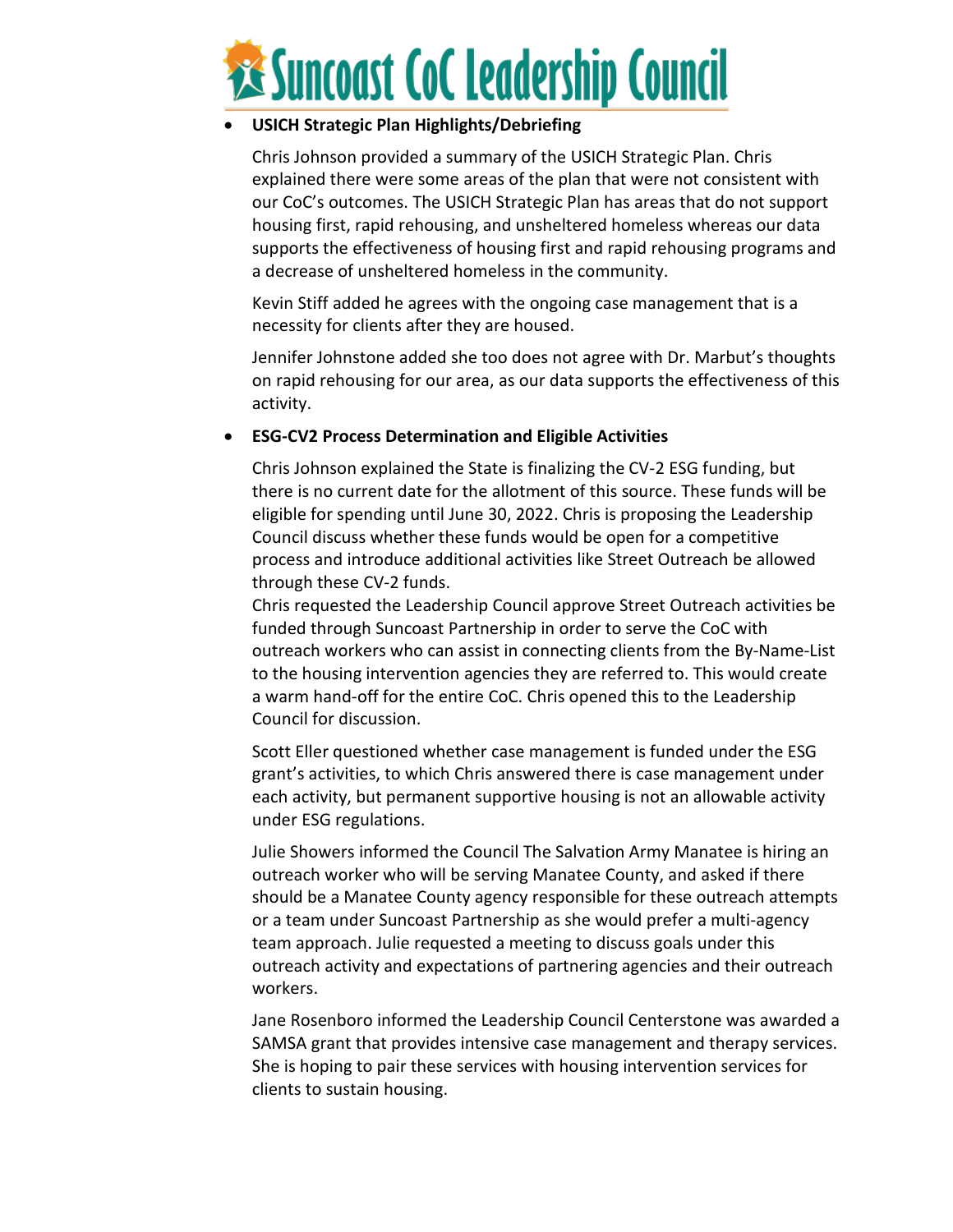

Chris remined the council there are remaining funds specific to Sarasota and Manatee Counties that have not be allocated, but the funds he is speaking of are State funded which can serve across the CoC and does not have jurisdictional limitations. Chris asked if there was an agency that would be interested in providing the outreach for clients being referred from the CoC's Community BNL across both counties for housing intervention services.

Chris then asked the council for their thoughts on having a competitive process for the additional funds coming to the CoC. Jennifer Johnston asked whether this would be like the Request for Proposals (RFP) Suncoast Partnership has done in the past, to which Chris stated it would. Jennifer Johnston asked if the RFP process could be simplified that would be beneficial as agencies continue to work at limited capacity.

Chris stated the State continues to look for creative solutions for the CV-2 funding coming down, like intensive outreach. Chris returned to the original question asking if the Council would like to make this a competitive process.

Kevin Stiff stated he thinks the process should be competitive but asked for a motion from the Council. Jennifer Johnston recommended the Rank and Review committee meet to discuss potential options. With no motions, Kevin recommended we table this for a later meeting.

Tarnisha Cliatt motioned to move forward with a subcommittee to discuss moving forward with the RFP process; a second was not provided amongst the Leadership Council.

Kevin reminded the Council we need to make a motion on the issue or table it for the next meeting. Lissette Fernandez made a motion to table it until the next meeting; Julia Showers made a second on this. Kevin indicated we don't need a motion to table it until the next meeting.

Tarnisha Cliatt stated we should begin discussing the funds to make recommendations on how to allocate these funds. Jennifer Johnston stated Chris would not need a motion or permission to have these discussions with service providers regarding funding allocation, to which Chris agreed and stated he would do this.

#### • **Dashboard Goals FY21**

The Leadership Council made the following Dashboard Goals for FY21:

| <b>Permanent Positive Outcomes from All Projects</b>                                   | 1250 |
|----------------------------------------------------------------------------------------|------|
| High and Highest Acuity of Need who exited with a Permanent<br><b>Positive Outcome</b> | 325  |

Percentage of PSH or RRH exiting to Permanent Positive Outcome 85%